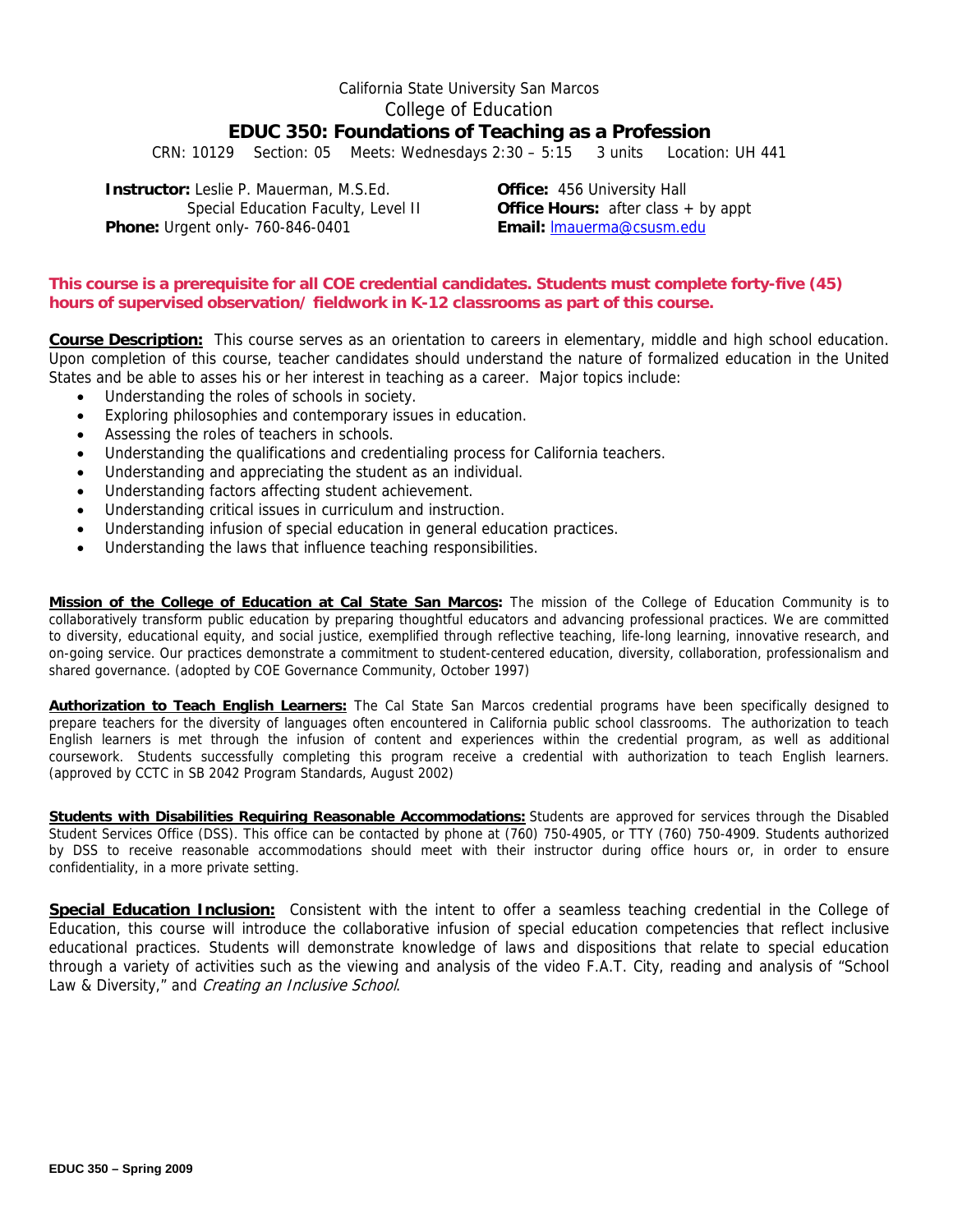**College of Education Attendance Policy:** Due to the dynamic and interactive nature of courses in the College of Education, all students are expected to attend all classes and participate actively. **Absences and late arrivals/early departures will affect the final grade**. A minimum grade of C+ is required in EDUC 350 to qualify as prerequisite for admission to the Cal State San Marcos teacher credential program. COE attendance policy states, "At a minimum, students must attend 80% of class time, or s/he may not receive a passing grade for the course at the discretion of the instructor. Individual instructors may adopt more stringent attendance requirements." Should students have extenuating circumstances, please contact the instructor as soon as possible. In this section of EDUC 350, the following attendance policy will apply: One class session may be missed without penalty to your grade. Each additional missed session will drop your final grade by 1/3 grade point.

**Credential Program Recommendations:** As one of several evaluation methods, EDUC 350 course instructors are asked for feedback concerning credential candidates who are applying for programs at Cal State San Marcos. Keep in mind that your professionalism and hard work in this class not only affect your course grade, but also indicate your readiness for a credential program.

**Field Work:** In addition to in-class work, assigned readings and projects, students will participate in forty-five (45) hours of supervised fieldwork assignments in a variety of public school settings. Details on the fieldwork are found on the COE syllabus webpage, at the top of the list of syllabi for this semester. Documentation of these hours is required to receive a grade in EDUC 350. Cal State San Marcos students are expected to adhere to professional standards in their dress and behavior in the field. Required clearances (fingerprints, TB test) are the responsibility of the student. A recommendation (usually from the classroom teacher where most of the fieldwork is done, also known as a Field Experience Recommendation) is a requirement for admission to the Cal State San Marcos Teacher Credentialing programs.

**All University Writing Requirements:** All courses at CSUSM require a 2500 word writing requirement. In this course, you will required to write extensively through the following assignments: weekly reading log, teacher interview, choice book report, contemporary issues research, educational philosophy paper, inclusion assignment, field experience reports, and various in-class writing assignments.

**CSUSM Academic Honesty Policy:** "Students will be expected to adhere to standards of academic honesty and integrity, as outlined in the Student Academic Honesty Policy. All written work and oral assignments must be original work. All ideas/materials that are borrowed from other sources must have appropriate references to the original sources. Any quoted material should give credit to the source and be punctuated with quotation marks.

Students are responsible for honest completion of their work including examinations. There will be no tolerance for infractions. If you believe there has been an infraction by someone in the class, please bring it to the instructor's attention. The instructor reserves the right to discipline any student for academic dishonesty in accordance with the general rules and regulations of the university. Disciplinary action may include the lowering of grades and/or the assignment of a failing grade for an exam, assignment, or the class as a whole."

Incidents of Academic Dishonesty will be reported to the Dean of Students. Sanctions at the University level may include suspension or expulsion from the University.

# **Plagiarism:**

As an educator, it is expected that each student will do his/her own work, and contribute equally to group projects and processes. Plagiarism or cheating is unacceptable under any circumstances. If you are in doubt about whether your work is paraphrased or plagiarized see the Plagiarism Prevention for Students website http://library.csusm.edu/plagiarism/index.html. If there are questions about academic honesty, please consult the University catalog.

**Use of Technology:** Students are expected to demonstrate competency in the use of various forms of technology (i.e. word processing, electronic mail, use of the Internet, and/or multimedia presentations). Specific requirements for course assignments with regard to technology are at the discretion of the instructor. Keep a digital copy of all assignments for use in your teaching portfolio. Details will be given in class.

# **Electronic Communication Protocol**

Electronic correspondence is a part of your professional interactions. If you need to contact the instructor, e-mail is often the easiest way to do so. It is my intention to respond to all received e-mails in a timely manner. Please be reminded that e-mail and on-line discussions are a very specific form of communication, with their own nuances and etiquette. For instance, electronic messages sent in all upper case (or lower case) letters, major typos, or slang often communicate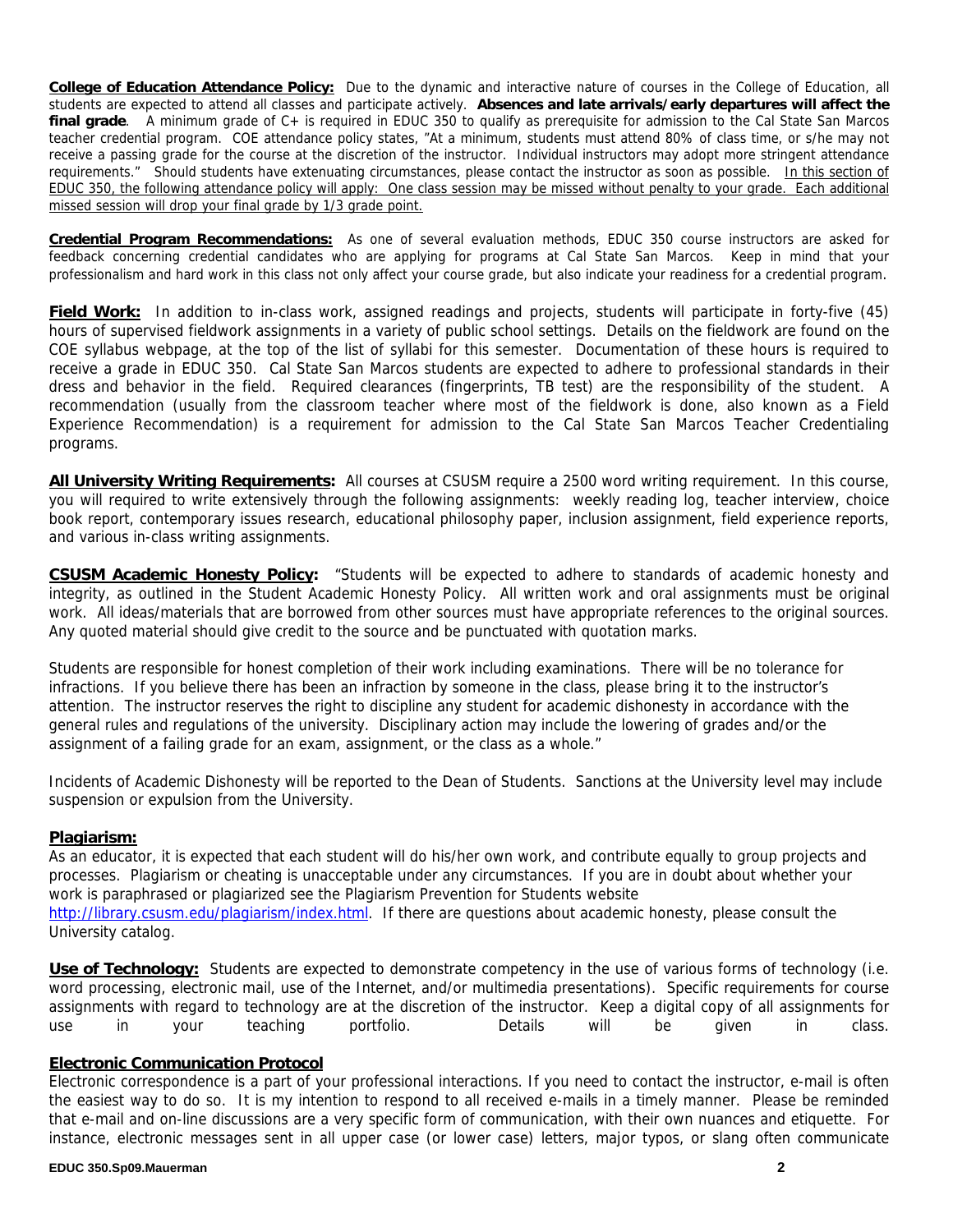more than the sender originally intended. With that said, please be mindful of all e-mail and on-line discussion messages you send to your colleagues, to faculty members in the College of Education, or to persons within the greater educational community. All electronic messages should be crafted with professionalism and care. Things to consider:

- Would I say in person what this electronic message specifically says?
- How could this message be misconstrued?
- Does this message represent my highest self?
- Am I sending this electronic message to avoid a face-to-face conversation?

In addition, if there is ever a concern with an electronic message sent to you, please talk with the author in person in order to correct any confusion.

**Course Requirements:** Teacher education is a professional preparation program. It is expected that students will come to class prepared to discuss the readings, submit required assignments, and participate in class activities. Students are expected to adhere to academic honesty and integrity, standards of dependability, confidentiality and writing achievement. Because it is important for teachers to be able to effectively communicate their ideas to students, parents, colleagues, and administrators, writing that is original, clear and error-free is a priority for the College of Education. It is expected that work will be turned in on time. Please discuss individual issues with the instructor.

**NOTE: If you will be absent, notify the instructor via email, as soon as possible, so arrangements can be made to save handouts, etc. You should also submit that day's written assignments via email to avoid deduction of points. Assignments are downgraded by 10% for each day late – after one week assignments receive no credit. Also, if you are given the option to revise your work, you must resubmit by the next class session.** 

# **Required Texts:**

- Education that is Multicultural. Thomson & Wadsworth. **(GG)**  Grant, Carl. A. & Gillette, Maureen. (2005). **Learning to Teach Everybody's Children:** Equity, Empowerment and ISBN 0-534-64467-8, Approximately \$ 45 - 65
- Villa, Richard A. and Thousand, Jacqueline S. (2005). **Creating an Inclusive School.** Alexandria, VA: Association for Supervision and Curriculum Development. (Chapters 1-3 + selected "Voices") **(VT)** ISBN 0-87120-251-4 Approximately \$12 - 25
- Nieto, Sonia. (2006). *Why We Teach*. NY: Teachers College Press. ISBN 0807745936, Approximately \$12 - 20.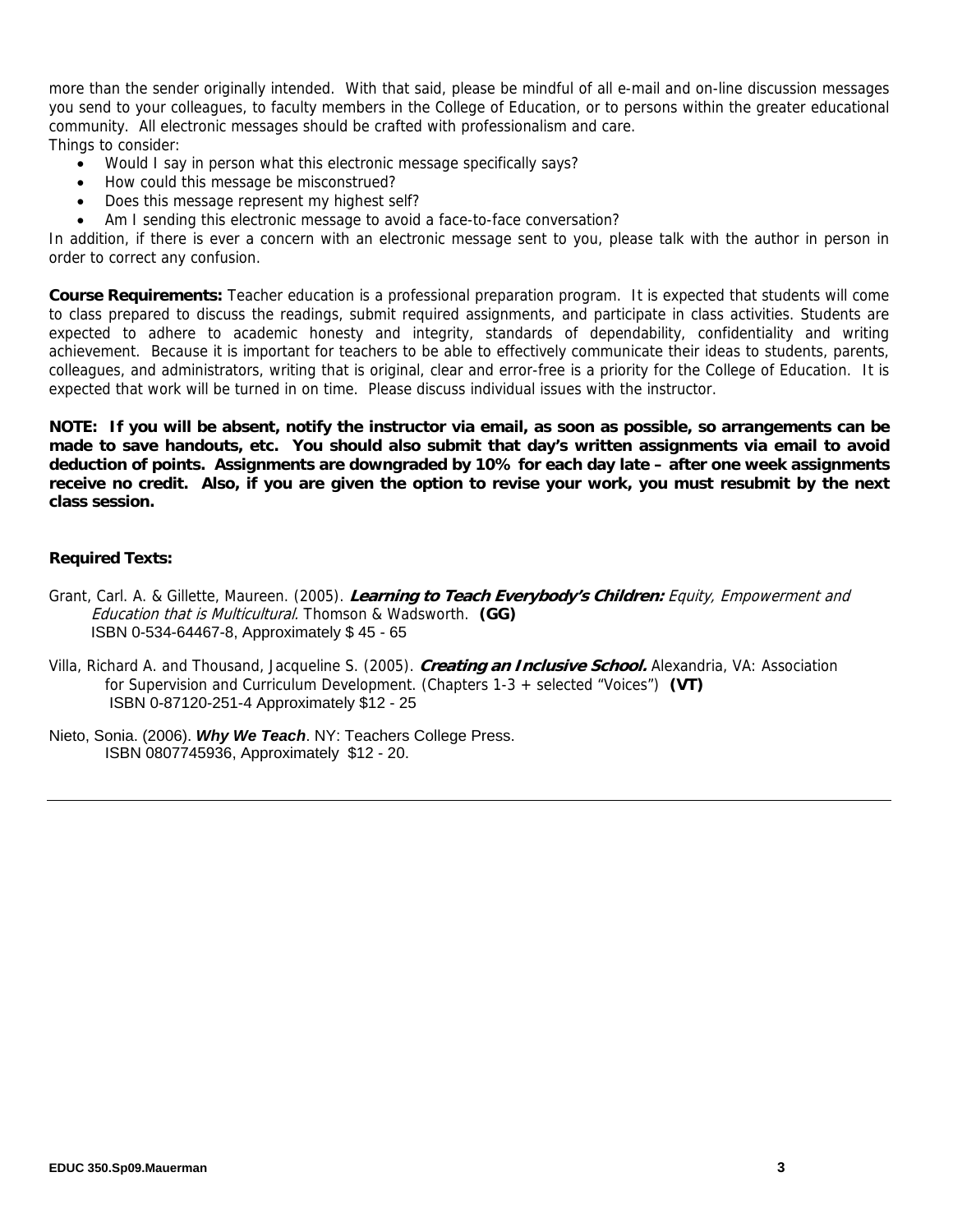# **EDUC 350 ASSIGNMENTS**

Please keep a copy of all submitted assignments for yourself and do not submit papers in binders / folders.

# **Assignment Detail**: (**100 points total)**

Additional instructions regarding course assignments will be discussed and distributed in class.

| $\bullet$ | Participation and Professional Demeanor         | 10 points |
|-----------|-------------------------------------------------|-----------|
| $\bullet$ | Reading Response Logs                           | 10 points |
| $\bullet$ | <b>Classroom Observation Reports</b>            | 15 points |
| $\bullet$ | <b>Teacher Interview Assignment</b>             | 10 points |
| $\bullet$ | Nieto Book Review/Presentation                  | 10 points |
| $\bullet$ | <b>Current Events in Education Presentation</b> | 5 points  |
| $\bullet$ | Inclusion Assignment - The Outsider             | 10 points |
| $\bullet$ | Contemporary Issues Partner Report              | 15 points |
| $\bullet$ | Personal Philosophy of Teaching                 | 15 points |

## **Participation & Professionalism (10 points)**

This class is designed for hands-on, active learning that requires some "stretching of your comfort zone" in order to better understand the role of teacher and learner. Some of these activities include collaborative partner and small group teaching presentations, group discussions, and different kinds of reflective writing. The primary purpose of these assignments is personal reflection and growth, as well as serving as fuel for our discussions. Attend class prepared to discuss assigned readings/topics and to be a cooperative participant.

# **Key skills/knowledge observed and evaluated:**

- Do you participate in class discussions productively, sharing your knowledge and understandings?
- Can you interact productively with your peers, taking on a variety of roles (leader, follower, etc.)?
- Do you contribute appropriately during group work to do your "share"?
- Are you able to accept others' opinions?
- Are you supportive of others' ideas? Do you have a "can do" attitude?
- Do you support your peers during their presentations?
- Can you monitor and adjust your participation to allow for your ideas as well as others' to be heard?

## **Reading Response Log (10 points)**

The reading log provides an opportunity to reflect on learning about teaching through the assigned readings. In the log you will be asked to both summarize key points and reflect on what you have read. You will also share your writing with another student at the beginning of each class session. You will begin the semester with full credit. Points will be deducted if submissions are incomplete. Reduced credit will be given for late submissions. Reading Log format is provided later in this syllabus.

## **Key skills/knowledge observed and evaluated:**

- At what level have you comprehended the reading? Is your work reflective of the issues and your thinking?
- What connections and relationships have you been able to make with the reading and prior class discussions, fieldwork, and class activities?

**Classroom Observation Record (log) and 5 Classroom Observation Reports (15 points)** 

This assignment is designed to help you to better understand the complexity of today's classrooms, students and the various ways teachers address the needs of their classes – and to engage in a variety of classroom settings in order to determine if, and at what level, you might want to teach. Forms are located on the College of Education website under "Current Syllabi".

Students will maintain a log of hours spent observing/participating in classrooms. This log should reflect a minimum of 45 hours spent in various classrooms at different grade levels and on different sites. In addition, students will document their field observations, connections to concepts studied in EDUC 350, analyses, and questions through 5 formal written Classroom Observation Reports. The format will be explained in class.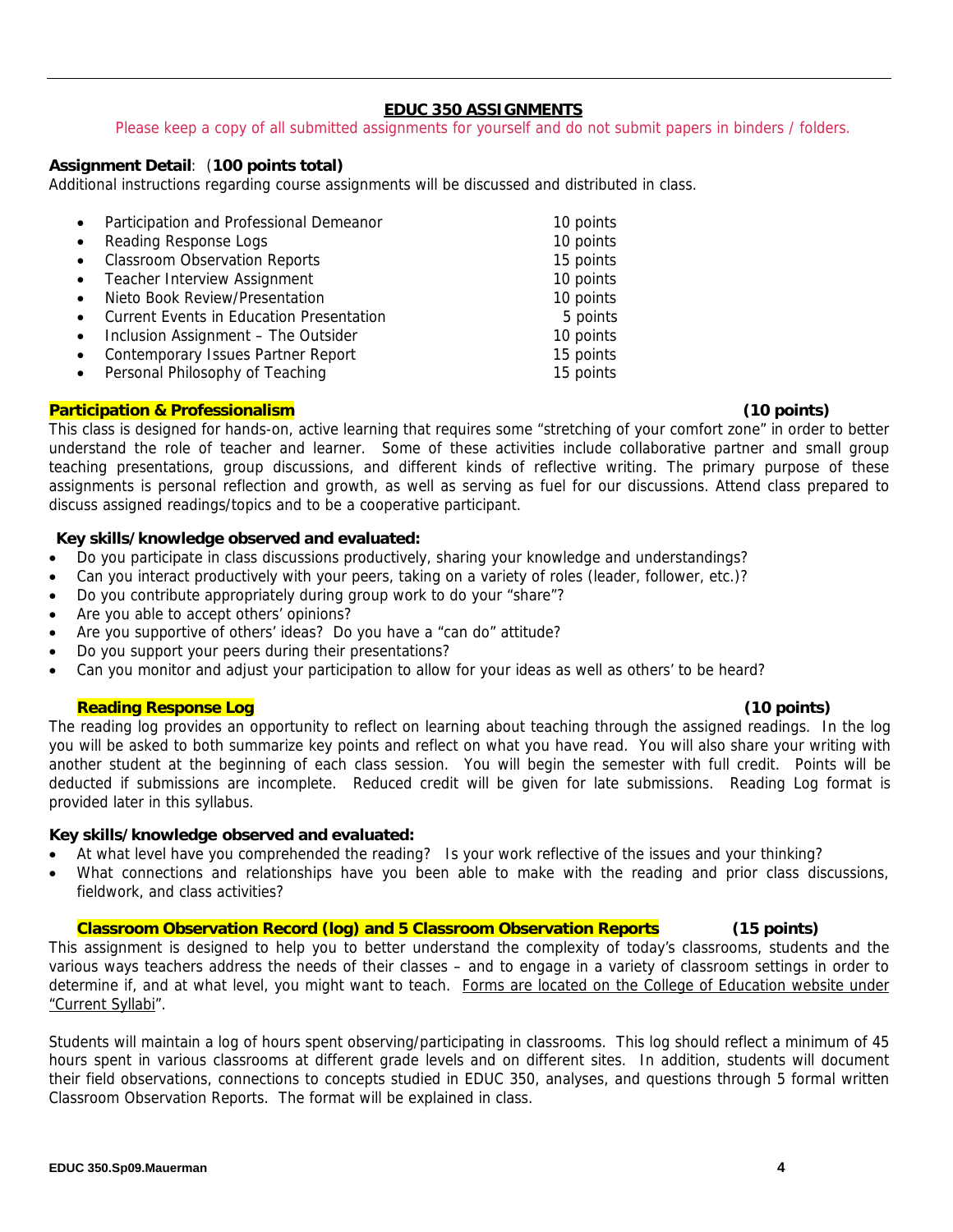# **Key skills/knowledge observed and evaluated:**

- Can you articulate your assumptions/expectations about a given setting and then identify how your observation affects those assumptions/expectations?
- Can you observe key details, seeing both the "big picture" of the classroom, plus specific methods, interaction?
- Can you responsibly monitor your placement to include meeting the requirements of varied settings and minimum hours?
- Can you relate your class work and readings to your observations and provide an insightful analysis?

# **Interview Assignment (10 points)**

In this assignment, you will interview a teacher and write a 3-4 page (1,500-2,000 word) summary of what you learned from him or her. Your purpose is to render a sketch so that your reader may be able to envision the teacher as a person with a distinct philosophy and experience.

# **Gathering information:**

Interview a current or retired teacher who has had at least 3 years of full–time experience in elementary, middle, or secondary school classrooms. Questions to be covered are:

- Why did the teacher choose to enter teaching? How attractive was the profession to prospective teachers at that time? What were the other career paths available; were any others seriously considered? Does the teacher have any regrets about becoming a teacher?
- What professional education did the teacher have? How helpful was it in learning to teach? At what point did the teacher feel comfortable as a teacher?
- What were/are the teacher's goals for the education of students? Have these goals changed over the years?
- What career moves (school buildings, grade level, special students, subject matter, etc.) has the teacher made? To what extent were those moves voluntary? For current teachers, are further moves desired? If so, what are they, and why?
- What have been the major joys and frustrations of teaching? What would help increase the joys and minimize the frustrations? On what issues does the teacher feel strongly about making changes in the way that schooling occurs now?
- How did/does the teacher learn about his/her students' lives and needs? How similar are the backgrounds of the teacher and his/her students? What have been the teacher's experiences with "culture shock" in working with students from different backgrounds?
- What are some favorite memories from the teacher's classroom? Does the teacher tend to remember individual students or activities, or are the memories more general?
- What does the teacher think of current "hot issues" in education such as the California High School Exit Exam and the No Child Left Behind Act? How does the teacher take action to address new reforms that impact his/her classroom?
- What is the teacher's metaphor for "teaching" or "teacher"? What are the main features of the teacher's approach toward teaching? What has the teacher learned from being a teacher?

# **Analysis:**

After collecting your information, think about what you have learned about this teacher. Focus on a few themes that best characterize what you have heard. Do not try to be all-inclusive. Protect your teacher's confidentiality by using a pseudonym and masking identifying details.

In your analysis, incorporate what you have been learning about becoming and being a teacher. How does your teacher fit within the material addressed in your readings and in class? What issues are raised through your interview? What are the implications of your interview as you think about becoming a teacher? Be sure you include at least one reference to the readings/discussions we have in class.

# **Key skills/knowledge observed and evaluated:**

Were you able to arrange, organize, and conduct an interview that yielded useful and interesting information?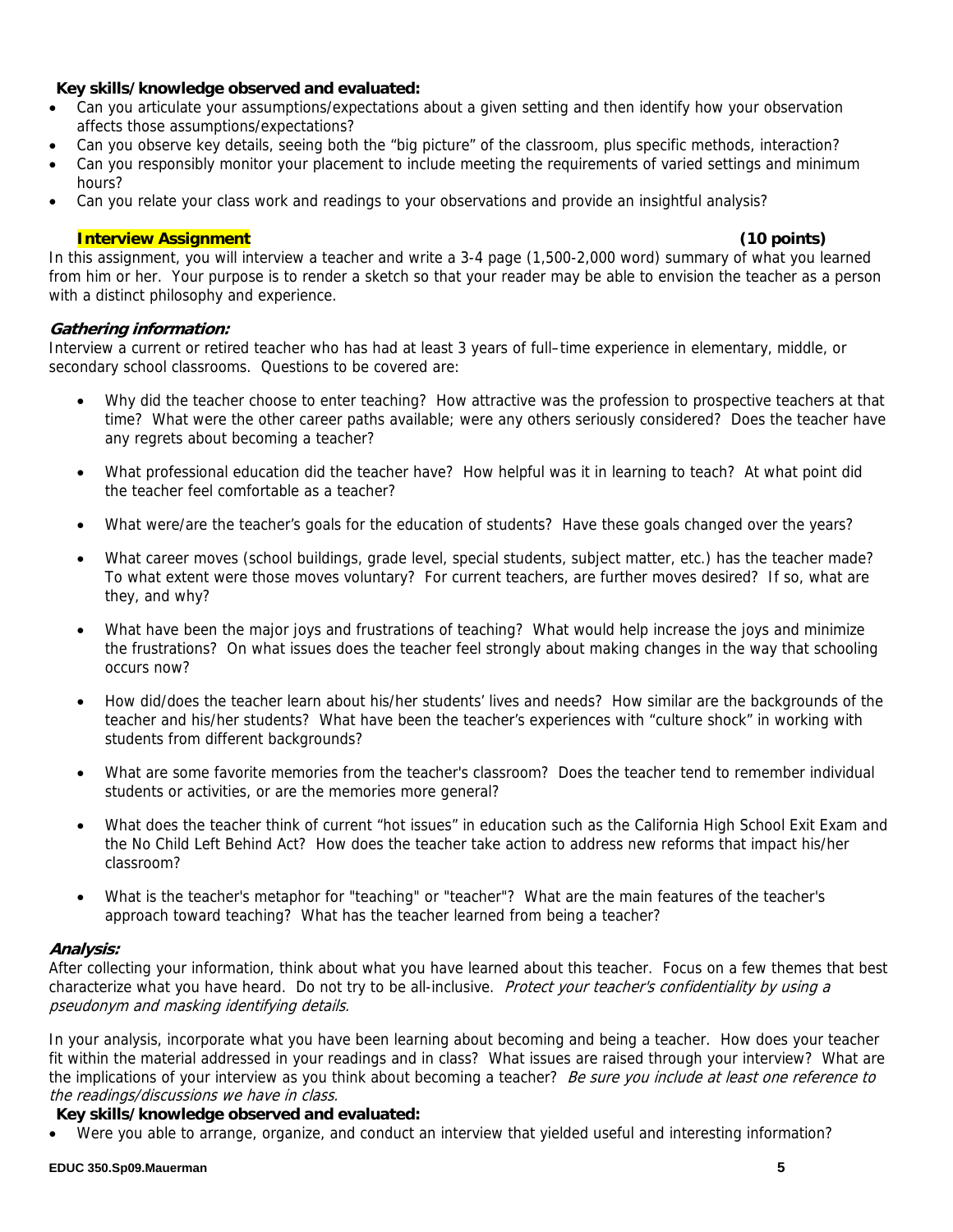- If you were not sure of answers, did you ask your interviewee for clarification so you understood? Did you use follow up questions to probe for deeper responses?
- Were the questions you created thought provoking?
- Were your analyses and reflections based on information you have learned in EDUC 350 and prior knowledge?

# **Nieto Book Review and Focus Group Presentation (10 points)**

Prepare a 1 to 2 page essay (double spaced) in which you take on the role of "book reviewer." Assume your audience has read the book (don't retell the story). Consider the following questions:

- $\checkmark$  How has your view of teaching changed as a result of reading this book?
- $\checkmark$  What is the most valuable "learning" to be gained from this book? What did the author "miss"?
- $\checkmark$  What did the teacher(s) do to address the students' needs?
- $\checkmark$  How does the experience of the teacher(s) relate to the readings and discussions from your coursework this semester?

**Group Presentation:** All students selecting the same book will work together to prepare a group "dramatic" presentation to share your knowledge and insights with other students.

# **Key skills/knowledge observed and evaluated:**

- • Were you able to devise a well written book review that addresses the questions above in a thoughtful/analytical manner?
- Were you able to work well with your peers and develop an engaging group presentation?

# **Current Events in Education (5 points)**

Sign up for a date when you will be responsible for presenting an item from the week's news in education. The item may be from the internet (e.g., www.edweek.org/), newspaper, or magazine, and may pertain to local or national/international issues. You will summarize and present the importance of the news for your classmates in 5 minutes maximum.

# **Key skills/knowledge observed and evaluated:**

- Did you select an article that has depth and importance?
- Can you speak articulately about your article's content?

# **Inclusion Assignment—The Outsider (10 points)**

Many students with special needs come to view themselves as "outsiders" because they are labeled as different from the typical student. Most of us experienced some sense of being an outsider during our K-12 years. After reading chapters 1-3 in Creating an Inclusive School and at least two of the Voices of Inclusion, write a reflective essay (2 to 3 pages, double spaced) wherein you comment on a specific school experience of your own that caused you to feel like an outsider. Precipitating factors could include differences due to gender, religion, looks, beliefs/interests, family situation, academic ability, etc. Make at least 1 specific connection to the VT text. Address each of the following questions:

- $\checkmark$  What personal characteristics fostered your feelings of being an outsider?
- $\checkmark$  How did you react and cope with the situation?
- $\checkmark$  Did you share your experience with any teachers? Did any teachers assist you?
- $\checkmark$  What could school staff, parents or friends have done to help?
- $\checkmark$  In what ways did this experience change you? What did you "learn" from this experience?
- $\checkmark$  How might this experience make you a more sensitive teacher?

## **Key skills/knowledge observed and evaluated:**

- Were you able to devise a cogent written reflection that addresses the questions above in a thoughtful/analytical manner?
- Did you make at least one specific (quote) connection to the VT text and values therein?

# **Contemporary Issues Research (15 points)**

 and cons, an analysis of the issue's implications (the "so what"), and a summary or conclusion. Choose a major contemporary issue in education (from our list) that interests you and a partner. Research the issue together and prepare an oral report to share in class. The presentation should provide a description of the issue, its pros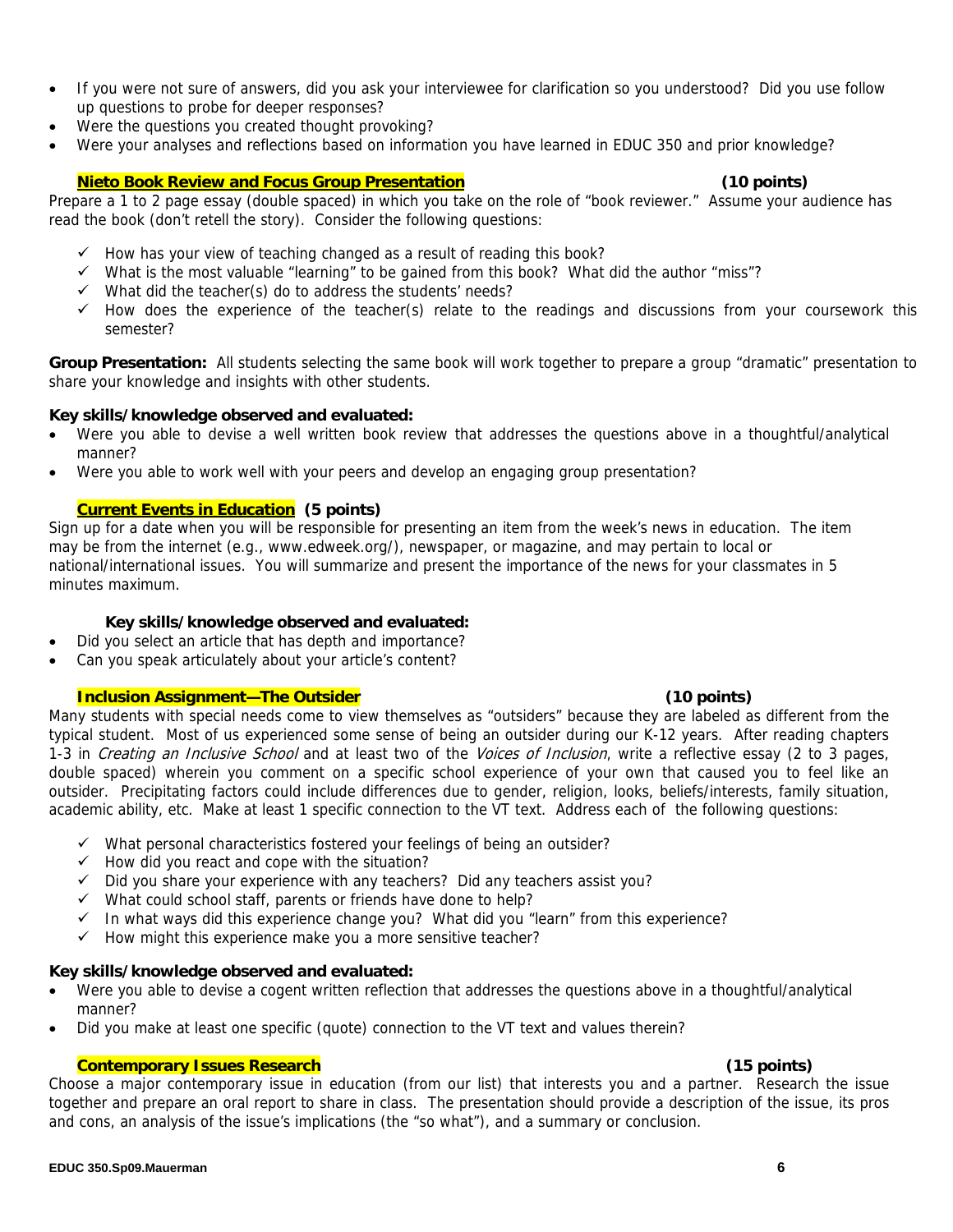At the time of your presentation, each partner group will provide a hard copy, one-page typed abstract as well as a selected reading list (12-15 references in bibliographic form) for each class member. The instructor's copy should include each member's name and a description of each person's role in researching the topic and developing the presentation. Each group will also be responsible for developing a peer and self-evaluation for their presentation that will be given to the instructor after the oral presentation is completed. Selected members of the class will use the peer evaluation, and the group presenting will use the self-evaluation. Additional guidelines, format, and suggested topics will be discussed in class.

# **Key skills/knowledge observed and evaluated:**

- Do you understand a major issue affecting education and can you speak intelligently to your peers?
- Did you read from enough sources to gather relevant information and then present this in a synthesized manner?
- Are you able to organize resources (materials, people, etc.) in support of a goal (in this case, your presentation which includes the use of Power Point technology)?
- Did you present your information confidently, creatively, concisely and in an organized manner?
- Are you able to apply what you've learned about effective teaching to engage your audience during your presentation?
- Did you develop an appropriate abstract and bibliography?

## **Personal Philosophy of Teaching, Learning, Schooling & Inclusivity (15 points)** (15 points)

To summarize your learning in this course, help you to clearly articulate your emerging beliefs about teaching, learning, schooling, & inclusivity, and prepare for future interviews, you will be asked to submit a paper in which you imagine what you would say to the hiring committee of a school district if asked to describe your own distinct set of beliefs about teaching, learning and schooling. In preparing this assignment you will develop the paper over the course of the semester and will experience the process of drafting (two drafts are required for in-class work), giving and receiving reader response, and revision as stages of the writing process (experiencing firsthand what you should do as a teacher with your students). More information about the paper will be given in class.

# **Key skills/knowledge observed and evaluated:**

- Did you draw on all your resources/experiences (not just the book) to write your philosophy?
- Are you clear about your own beliefs? Did you address the needs of all learners?
- Can you articulate your ideas fluently and coherently with correctness?
- Is it clear you have had enough exposure to schools to write your current philosophy?
- Did you address the areas of teaching, learning, schooling and inclusivity?

Final grades will be determined by the total number of points earned (100 points possible):

|  |  | $A = 95-100$ $B + = 85-89$ $B = 80-82$ $C = 73-76$ $D = 60-69$ |  |
|--|--|----------------------------------------------------------------|--|
|  |  | $A-$ = 90-94 B = 82-84 C + = 77-79 C - = 70-72 F = 0-59        |  |

## **A Holistic View of Grades and Performance**

**This course will be the starting point in preparing you for a career in which you will significantly impact human lives. No amount of training will ever be enough, as this is a career which demands life-long learning at the core. Giving less than 100% is not sufficient for the course or for the profession in general. Therefore, your instructor anticipates that everyone enrolling in the course will aim to perform at his/her highest possible level, in order to be recommended to continue in the CSUSM Credential Program.** 

## **Following are characteristics of an "A" student. An "A" student is one who:**

- $\triangleright$  completes all assignments on time and demonstrates the ability to summarize, analyze, and/or reflect at high levels.
- $\triangleright$  varies sources of information for assignments, demonstrating high degree of effort in pursuing varied perspectives around important educational issues.
- $\triangleright$  completes all the reading assignments and develops thoughtful and thorough responses.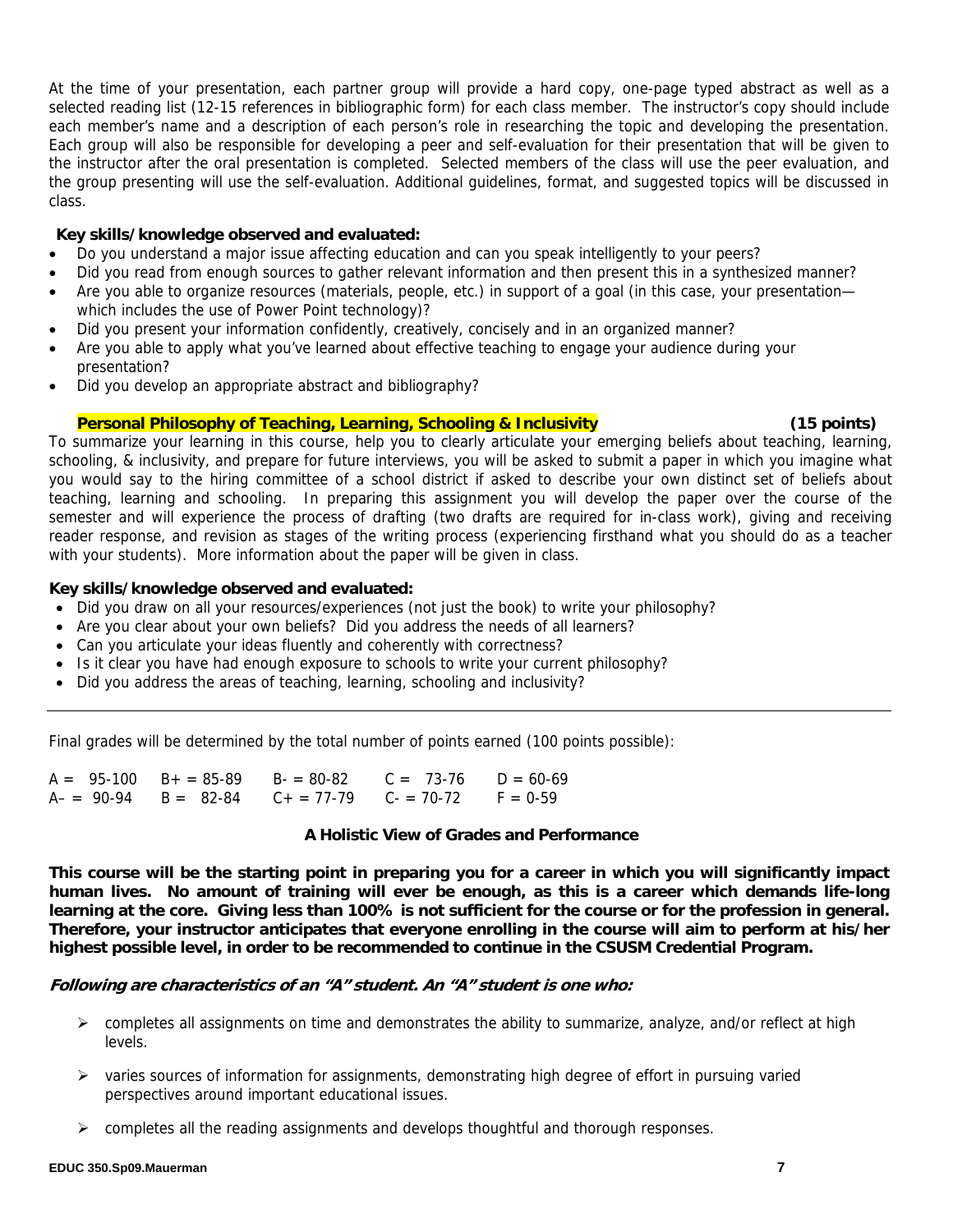- $\triangleright$  produces papers that reveal a commitment to self-discovery and learning.
- $\triangleright$  produces papers at a professional level in terms of both writing and content.
- $\triangleright$  develops a high quality presentation, demonstrating significant learning around a contemporary issue.
- $\triangleright$  presents confidently and intelligently, demonstrating effective teaching skills.
- ¾ completes assignments in/out of class with a focus on learning and exploration, pushing him/herself to better understand the profession through quality work.
- $\triangleright$  attends every class meeting and is fully engaged during class.
- $\triangleright$  pushes him/herself to new understandings by participating in discussions, sharing his/her opinions, and valuing others' perspectives.
- $\triangleright$  contributes to the positive environment of the class by respecting all members.
- ¾ completes the Personal Philosophy of Education paper to reveal significant understanding of the complexities of the education profession and to demonstrate learning around course goals.
- ¾ completes all field experience work (45 hours, 3 different settings, & 5 written reports) with high quality analysis and reflection, and a willingness to "stretch" beyond what s/he already knows.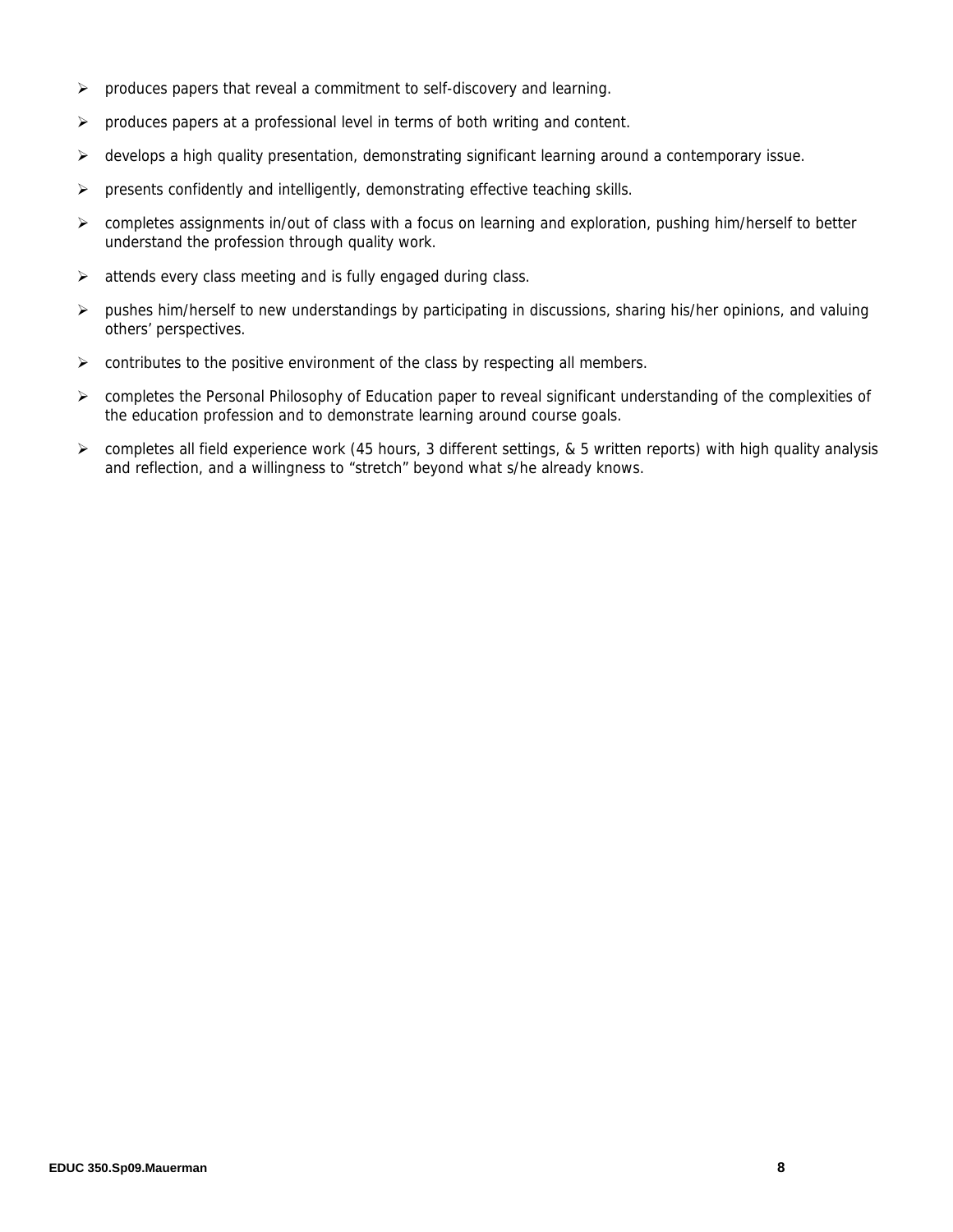| EDUC 350 - Spring 2009 - Mauerman W/ 2:30-5:15 |
|------------------------------------------------|
| <b>Tentative/Anticipated Schedule</b>          |

| <b>Wk</b> | <b>Date</b>                 | <b>Topics/Activities</b>                                                | Readings (Logs)                                       | <b>Assignments Due</b>                                                     |  |  |
|-----------|-----------------------------|-------------------------------------------------------------------------|-------------------------------------------------------|----------------------------------------------------------------------------|--|--|
| 1         | 1/21                        | Course Introduction/ Overview<br>-Why Teach?                            | Read Syllabus<br><b>WebCT: Read Student Resources</b> | Purchase texts<br>Photo posted in WebCT                                    |  |  |
| 2         | 1/28                        | -Teaching & Learning for 21 <sup>st</sup> Century                       | GG: 1, VT: Preface                                    | GTKY posted in WebCT<br>Current Events (CE) $# 1$                          |  |  |
| 3         | 2/4                         | -Becoming an Effective Teacher                                          | GG: 2, Nieto: Begin                                   | FIND Classroom to observe<br>$CE \# 2$                                     |  |  |
| 4         | 2/11                        | -Developing a Professional Stance;<br>The Credentialing Process: Guests | GG: 6, Nieto                                          | Tchr Interview Assignment<br>$CE \# 3$                                     |  |  |
| 5         | 2/18                        | - Organizing Structures of Schools                                      | GG: 7, Nieto                                          | $CE \# 4$                                                                  |  |  |
| 6         | 2/25                        | -Forming Philosophical Perspectives                                     | GG: 8, Nieto                                          | Philosophy of Ed - Draft 1<br>$CE \# 5$                                    |  |  |
| 7         | 3/04                        | -Including Inclusion: Guest speaker                                     | VT: 1,2, Nieto                                        | Classrm Obs Reports 1 & 2<br>$CE \# 6$                                     |  |  |
| 8         | 3/11                        | <b>Online Class: Contemporary Issues</b><br>partner work- part 1        | Library Research of your Topic                        | Meet with partner                                                          |  |  |
| 9         | 3/18                        | -Lives & Work of Teachers -Nieto<br>Focus group book reviews            |                                                       | $CE \# 7$<br><b>Nieto Presentations</b>                                    |  |  |
| 10        | 3/25                        | -More on Inclusion<br>F.A.T. City                                       | $VT: 3 + 2$ Voices                                    | $CE \# 8$<br>Outsider reflection                                           |  |  |
|           | Week of 3/31 - Spring Break |                                                                         |                                                       |                                                                            |  |  |
| 11        | 4/08                        | -Online Class: Contemporary Issues<br>partner work - Part II            | Library Research                                      | Meet with partner<br>Classrm Obs Rprts 3 & 4                               |  |  |
| 12        | 4/15                        | -Governing the Educational System                                       | GG: 9                                                 | Cont Issues Pres: _____                                                    |  |  |
| 13        | 4/22                        | -Understanding Rights/Responsibilities                                  | GG: 10                                                | Cont Issues Pres: _<br>Ed Philosophy-Final                                 |  |  |
| 14        | 4/29                        | -Financing Teachers and Schools                                         | GG: 11                                                | Cont Issues Pres:<br>Classrm Obs Report 5                                  |  |  |
| 15        | 5/6                         | © Final Discussions © Celebration                                       | All work Submitted                                    | Cont Issues Pres: _<br>Classrm Obs Log, Docs signed.<br>All work Submitted |  |  |

**Notes/ Changes /Additions:**